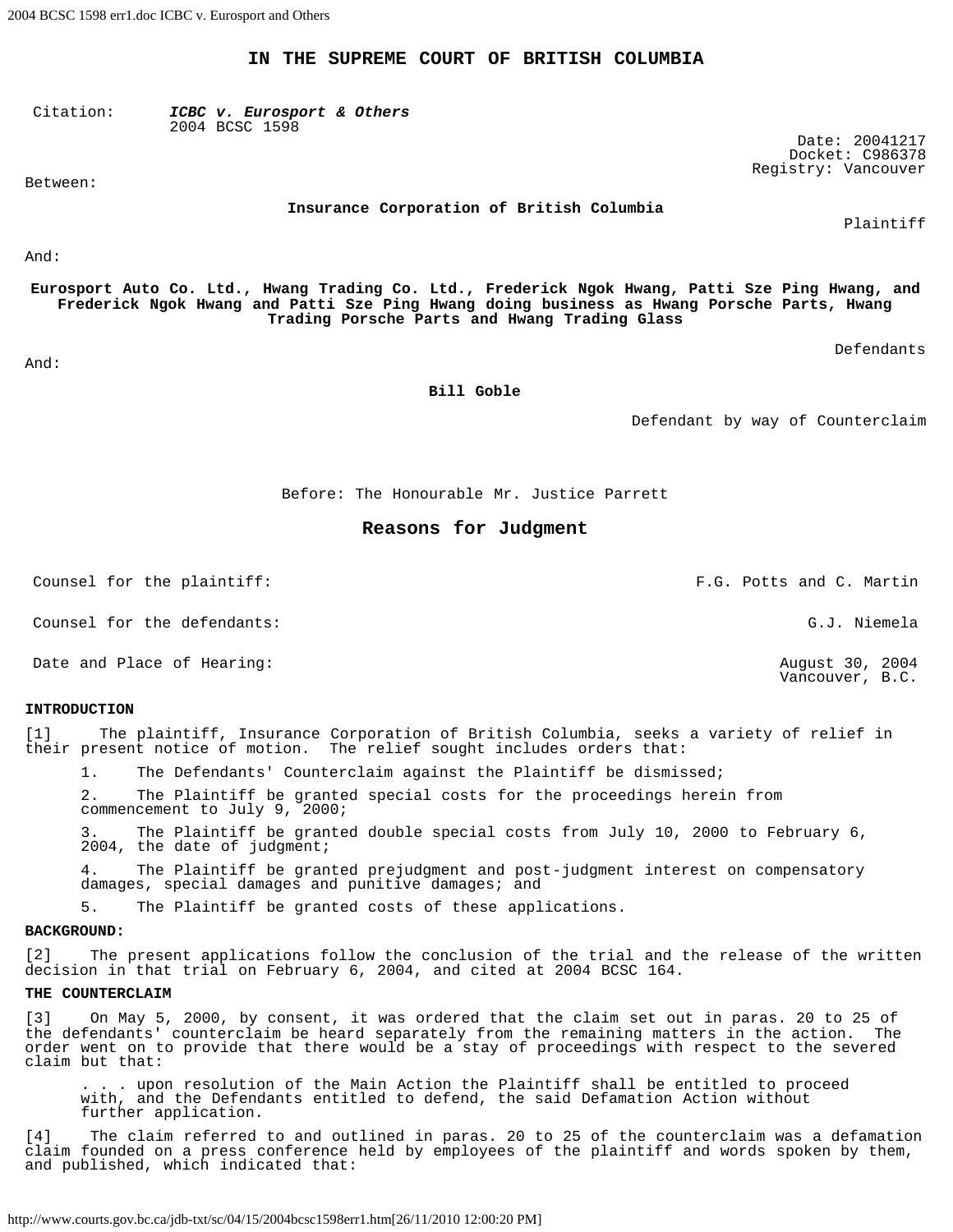(a) The Defendants attempted to defraud the Plaintiff and the Defendants' customers, and

(b) The Defendants did not properly repair vehicles.

[5] The essence of the defamation claim was that these allegations were untrue and that they were uttered in a way that injured the defendants' reputation and their business.

[6] The plaintiff seeks dismissal of this outstanding claim under R. 18A and delivered their material to the defendants on May 19, 2004. Since that time, and specifically in preparation for the hearing of that aspect of the present motion, the defendants filed no material and adduced no evidence in relation to that claim.

[7] In addition, since the reasons were delivered on February 6, 2004, the defendants were in a position to proceed with the defamation claim, yet they have done nothing to indicate an intention to proceed.

<span id="page-1-0"></span>[8] In my view, the authorities are clear that where adequate time is given and no effective response is given, the party failing to respond cannot be heard to complain if the claim is dispensed of.

[9] In the present case, the reason for the lack of response is patently clear. The reasons delivered on February 6, 2004, make specific findings against the defendants which, in my view, preclude any possibility of success if this claim proceeds. Despite this the defendants appeared, by counsel, who was instructed to oppose that dismissal and "to keep the counterclaim alive".

[10] On the basis of both the complete absence of responsive material from the defendants and the fact that the claim cannot possibly succeed, the plaintiff is entitled to succeed on this aspect of their motion. The outstanding claim is dismissed.

# **PREJUDGMENT AND POST-JUDGMENT INTEREST**



<span id="page-1-1"></span>[11] Under the provisions of the *Court Order Interest Act [\[2\]](#page-4-1)* the successful party who recovers a pecuniary judgment is entitled to recover interest on that award.

[12] In the case of compensatory damages recovered by the plaintiff, the interest will be at the rates prescribed and calculated on the amount recovered. The interest will be calculated from the date the writ was issued, as suggested by Mr. Potts.

[13] The defendant Eurosport, in this case, recovered as a set-off, some \$82,016.95 which sum was admitted to be owing in the sense of a credit from the outset. The amounts found to be due and owing from the defendants to the plaintiff, inclusive of investigative costs and punitive damages, exceeded the amount withheld by a considerable margin but could only lawfully be applied after judgment. In my view, the amount of the set-off, in the circumstances of this case, is not a pecuniary judgment within the meaning of s. 1(2) of the *Court Order Interest Act* and no interest accrues with respect to it.

## **PUNITIVE DAMAGES**

[14] I have been referred to, and agree with, the reasoning applied by Groberman J. in *I.C.B.C. v. Sun [\[3\]](#page-4-2)*

<span id="page-1-2"></span>, where, at paras. 32 and 33, he says:

32 Elements of inflation have been included in the award of the jury, which is obviously in current dollars. That said, there were inevitable delays in bringing these matters to trial, and, for a period of time, I.C.B.C. has not had the use of money that it has ultimately been found to be entitled to.

33 In my view, the appropriate response is to award pre-judgment interest on punitive damages, but to reduce the rate of interest below the level normally provided under the *Court Order Interest Act*. The rates normally provided under the Act over the period in question have fluctuated between about two percent and about 6.5 percent. In this case, I award interest on the punitive damages from the date of the first payment by I.C.B.C. to or on behalf of each defendant (whichever is earliest) at the rate of two percent per annum simple interest.

[15] While the present case was not a jury trial, parallel considerations apply. In this case I award interest on the punitive damages from the date the writ was issued, at the rate of two percent per annum simple interest. Post-judgment interest on the punitive damages will run at the rates prescribed from time to time under the *Court Order Interest Act.*

### **SPECIAL COSTS**

[16] As Mr. Potts stated at the start of his submissions on special costs:

. . . this case is a primer for what is required for an award of special costs.

[17] In this case –

(1) there were findings of fact that the defendants lied in their testimony;

(2) there were findings of fact that they feigned misunderstanding and the lack of knowledge of the English language;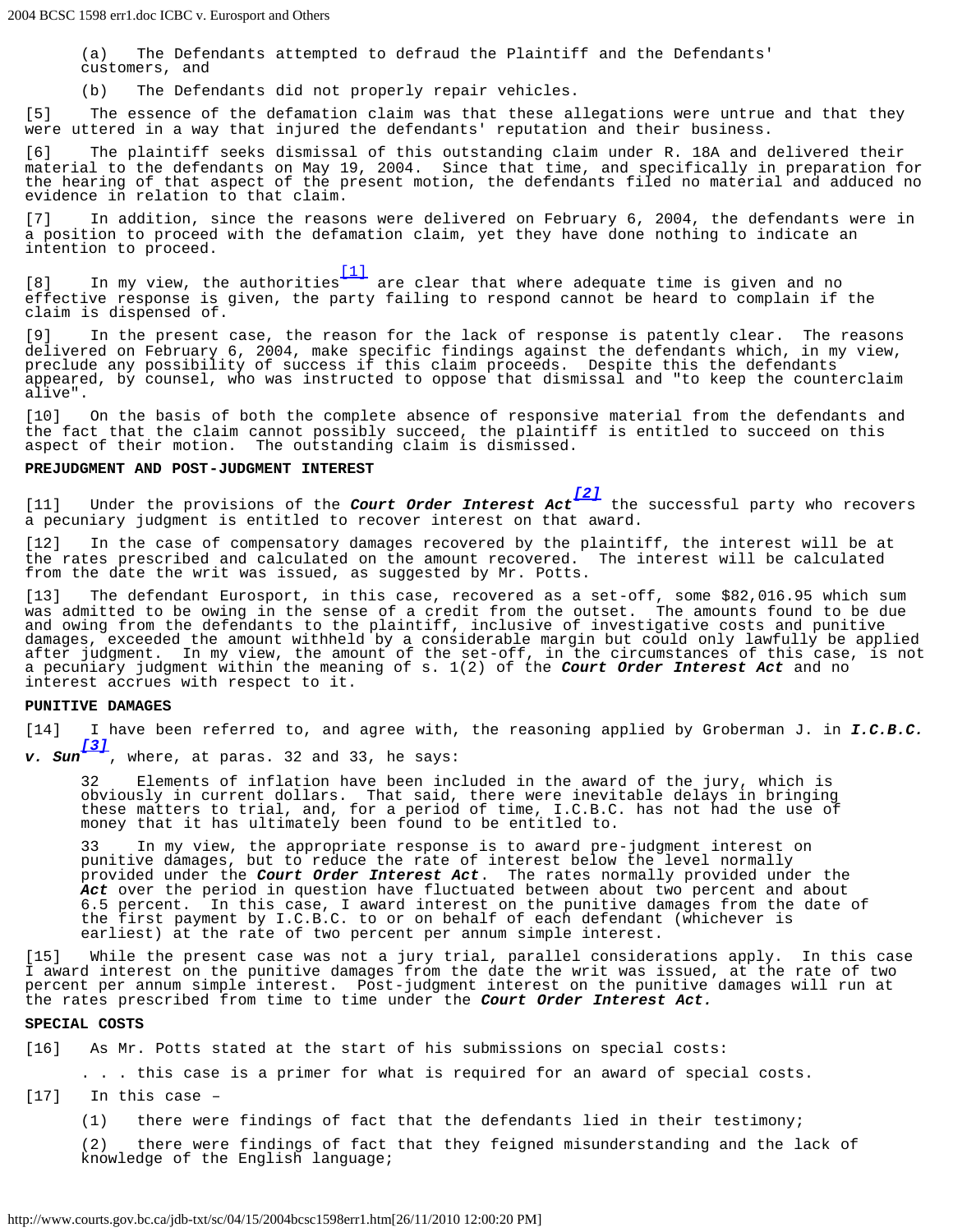- (3) they attempted to use interpreters to interfere with cross-examination;
- (4) they filed false and misleading affidavits;
- (5) they failed to produce documents;
- (6) they tendered altered documents; and
- (7) they repeatedly and deliberately failed to abide by directions of the court.

[18] The body of circumstances those factors represent cries out for an award of special costs, quite apart from the underlying circumstance of proven fraud.

[19] In addition to these factors however, there are three additional unique features.

[20] Firstly, the defendants repeatedly advanced very serious allegations of misconduct against the plaintiff, its employees and its investigators. In addition, very serious allegations were made against the plaintiff's counsel. These allegations were completely unfounded.

[21] Despite having the seriousness of those allegations brought to his attention and being given overnight to consider their position, the defendants maintained those allegations.

[22] Secondly, there are specific findings of fact in this case that the defendants acted to frustrate the plaintiff in this action endeavouring to make the process as difficult and expensive as possible.

[23] Finally, this is not Frederick Hwang's first experience with the trial process and with the impact of special costs. In a trial before Burnyeat J., special costs were awarded against him for some of the same types of conduct. If there is an element of specific deterrence in the awarding of special costs it has not been effective in Mr. Hwang's case.

[24] The award of special costs in the authorities is often centred on a discussion of a parties' conduct in the litigation. Conduct of a party, however, is but one of the factors identified in R. 57(3). The other factors are focused on the complexity and importance of the proceeding and the skill and specialized knowledge of counsel involved in the proceeding.

[25] It is important to remember in considering an award of special costs that the award of

<span id="page-2-0"></span>costs itself serves many functions within the litigation process  $\frac{[4]}{[4]}$  $\frac{[4]}{[4]}$  $\frac{[4]}{[4]}$ . These include -

- a) indemnifying successful litigants;
- b) deterring frivolous proceedings and defences;
- c) encouraging parties to deliver (and consider) reasonable offers to settle; and
- d) discouraging improper or unnecessary steps in litigation.

[26] The award of special costs is not, by its nature, punitive according to our Court of

<span id="page-2-1"></span>Appeal in *Laye v. College of Psychologists of British Columbia [\[5\]](#page-4-4)* , a proposition which seems

<span id="page-2-2"></span>somewhat at odds with the decision in *Fullerton v. District of Matsqui [\[6\]](#page-4-5)* . This view, however, is consistent with the English authorities which recognize the importance of some litigation carried on as a test case and the benefits accruing to other litigants.

<span id="page-2-3"></span>[27] In contrast, there is the view expressed in cases like *Leung v. Leung [\[7\]](#page-4-6)* where Esson C.J.S.C. wrote at p. 315:

The concept of special costs was introduced to our rules in the 1990 amendments. It has been held that entitlement to special costs is to be determined on the same principles formerly applied to awarding solicitor-client costs. The test for awarding such costs was stated thus by Lambert J.A. in *Stiles v. British Columbia (Workers Compensation Board)* (1989), 38 B.C.L.R. (2d) 307 (C.A.), at p. 311:

. . . solicitor-and-client costs should not be awarded unless there is some form of reprehensible conduct, either in the circumstances giving rise to the cause of action, or in the proceedings, which makes such costs desirable as a form of chastisement. The words "scandalous" and "outrageous" have also been used.

There is nothing in the conduct of Mr. Leung in relation to this matter which I would call "scandalous" or "outrageous". But "reprehensible" is a word of wide meaning. It can include conduct which is scandalous, outrageous or constitutes misbehaviour; but it also includes milder forms of misconduct. It means simply "deserving of reproof or rebuke".

<span id="page-2-4"></span>and *Fullerton v. District of Matsqui [\[8\]](#page-4-7)* where Cumming J.A., speaking for the majority at p. 309, quotes the passage from *Stiles*, set out above, before saying that:

The test was affirmed in *Nygard International Ltd. v. Robinson* (1990), 46 B.C.L.R. (2d) 103 (C.A.), by Macdonald J.A. as follows [p. 106]: "Our general rule is that costs on a solicitor-and-client scale are given only with respect to or in situations of misbehaviour in the conduct of the litigation."

This test has been met in the circumstances of this case. This Court found that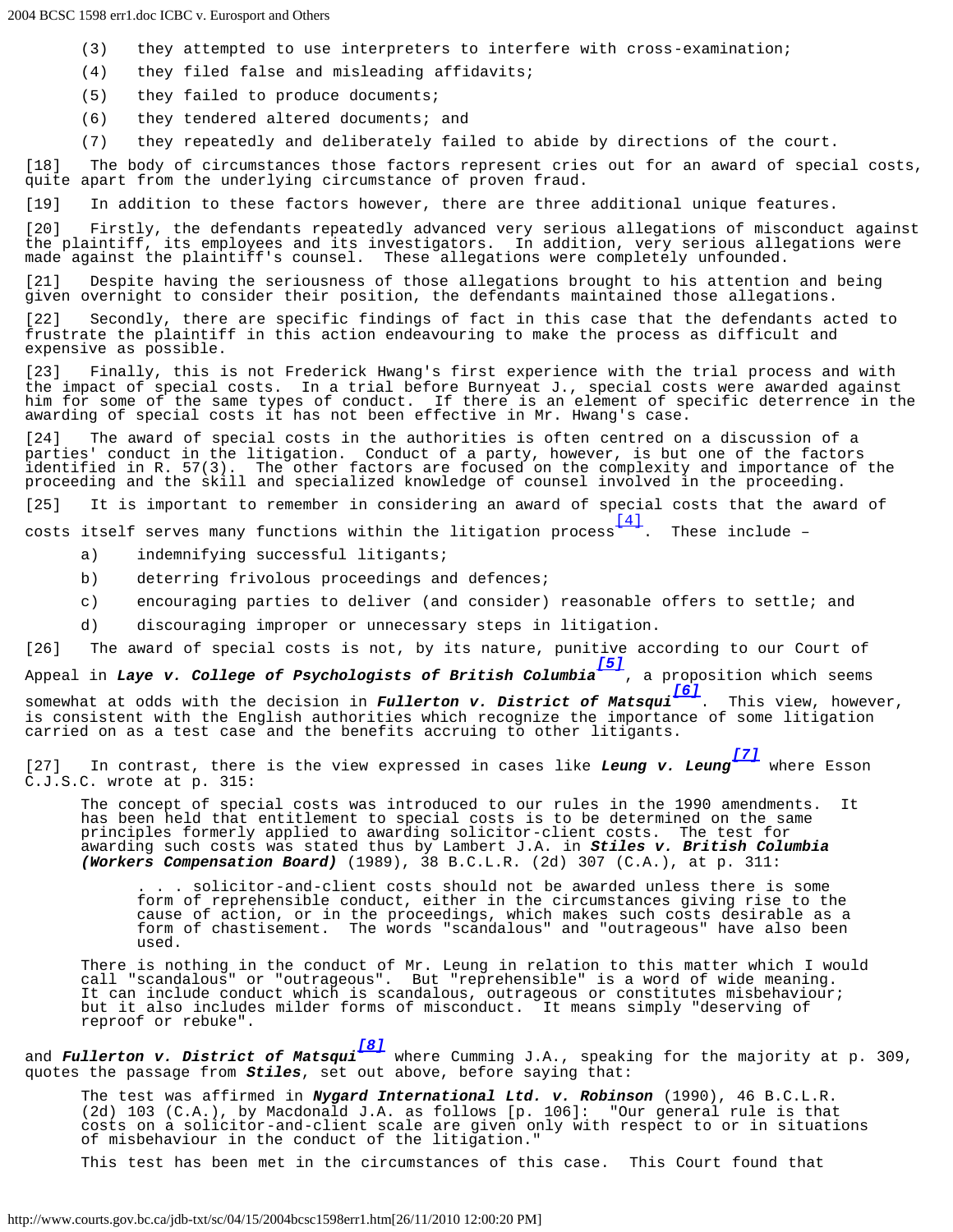evidence was presented by the respondents that was "calculated to mislead the trial judge and jury" and held that the lack of candour demonstrated by Corporal Gustafson in giving his evidence "cannot be condoned." Furthermore, this lack of candour continued in this Court with the filing of an affidavit by Corporal Gustafson that was inconsistent with his sworn testimony before the Commission of Inquiry.

This lack of candour constitutes sufficient "misbehaviour in the conduct of this litigation" so as to make an award of special costs "desirable as a form of chastisement."

[28] Finally, it seems clear on the authorities that conduct giving rise to a cause of action and continuing through the litigation that follows may lead to both awards of punitive damages

<span id="page-3-0"></span>and an order for special costs as in *Golden Capital Securities Ltd. v. Holmes [\[9\]](#page-5-0)* , where the court said:

. where the misconduct continues during the course of litigation, the conduct giving rise to the cause of action can be punished by both punitive damages and by special costs. Thus, special costs can be ordered in addition to punitive damages where reprehensible pre-litigation conduct is combined with reprehensible conduct during the litigation process. See *International Forest Products Ltd. v. Higgs*, [1997] B.C.J. No. 745 (B.C.S.C.) para. 12.

[29] There can be no doubt, in my view, that the circumstances of this case generally meet the criteria required for an award of special costs and do so on the basis of misconduct (R. 57(3)(e)) and of general importance (R. 57(3)(f)). The important issue in this case emerges from the fact that what was established at trial was a widespread systematic fraud being perpetrated against a public insurer. The impact of such conduct touches every member of the motoring public in the province.

[30] The consideration must be the extent to which the award of punitive damages overlapped, if at all, on the conduct at trial.

[31] The reasons for judgment in this case deal at length with what I will now characterize as the defendants' misconduct during the course of this trial. Those portions of the judgment deal with discrete issues such as credibility and the defendants' allegations of difficulty with the language.

[32] In the portion of the judgment (paras. 242 to 251) dealing with punitive damages, the focus and reasoning was on the:

. systematic nature of the frauds in the present case, the difficulty of detecting them and the high cost of investigating and prosecuting claims in relation to them.

[33] At para. 248 of those reasons, I wrote the following:

Quite apart from the underlying conduct giving rise to the claims themselves, Mr. Hwang, on behalf of himself and the other defendants, persisted in allegations of criminal or quasi criminal conduct against the plaintiff and allegations of unprofessional conduct against their counsel.

[34] Although this passage refers to the persistent allegations made by the defendants against the plaintiff and their counsel, it is clear that the underlying conduct referred to was the systematic fraud leading to the litigation itself.

[35] In my view, it is open to the court, as outlined in *Golden Capital Securities* to award both punitive damages arising from the defendants' pre-litigation conduct and special costs where that conduct is coupled with reprehensible conduct during the litigation process which both prolonged it considerably and significantly increased the cost to the plaintiff.

[36] The defendants' response to the overwhelming body of evidence indicating that for policy reasons this is a case that must, and must be seen to, attract an award of special costs is a plea of hardship in which Mr. and Mrs. Hwang assert that:

As a result of this action commenced by ICBC . . . My husband and I have lost our family business. The property owned by Hwang Trading Co. Ltd. . . . has been sold off in foreclosure proceedings.

[37] Mr. Hwang has filed an affidavit containing similar assertions.

[38] I do not wish to sound inconsiderate but these assertions must be placed in proper context. They amount to the defendants maintaining their original assertion that ICBC is somehow guilty of misconduct in this matter.

[39] It must be recognized that it is not as a result of " . . . this action commenced by ICBC . . ." that these misfortunes have befallen the defendants, but as a direct result of the systematic fraud that it has been found they practised against ICBC.

[40] The defendants' affidavits make it abundantly clear why special costs must be awarded in<br>this case. Perhaps the best summary emerges from paras. 207 and 208 of the reasons for judgment Perhaps the best summary emerges from paras. 207 and 208 of the reasons for judgment:

207 The plaintiff's efforts to investigate and bring this case to trial have been massive. They have been hampered in those efforts by an equally massive volume of documentation and the dogged determination of the defendants, and Mr. Hwang in particular, to frustrate their efforts at every stage.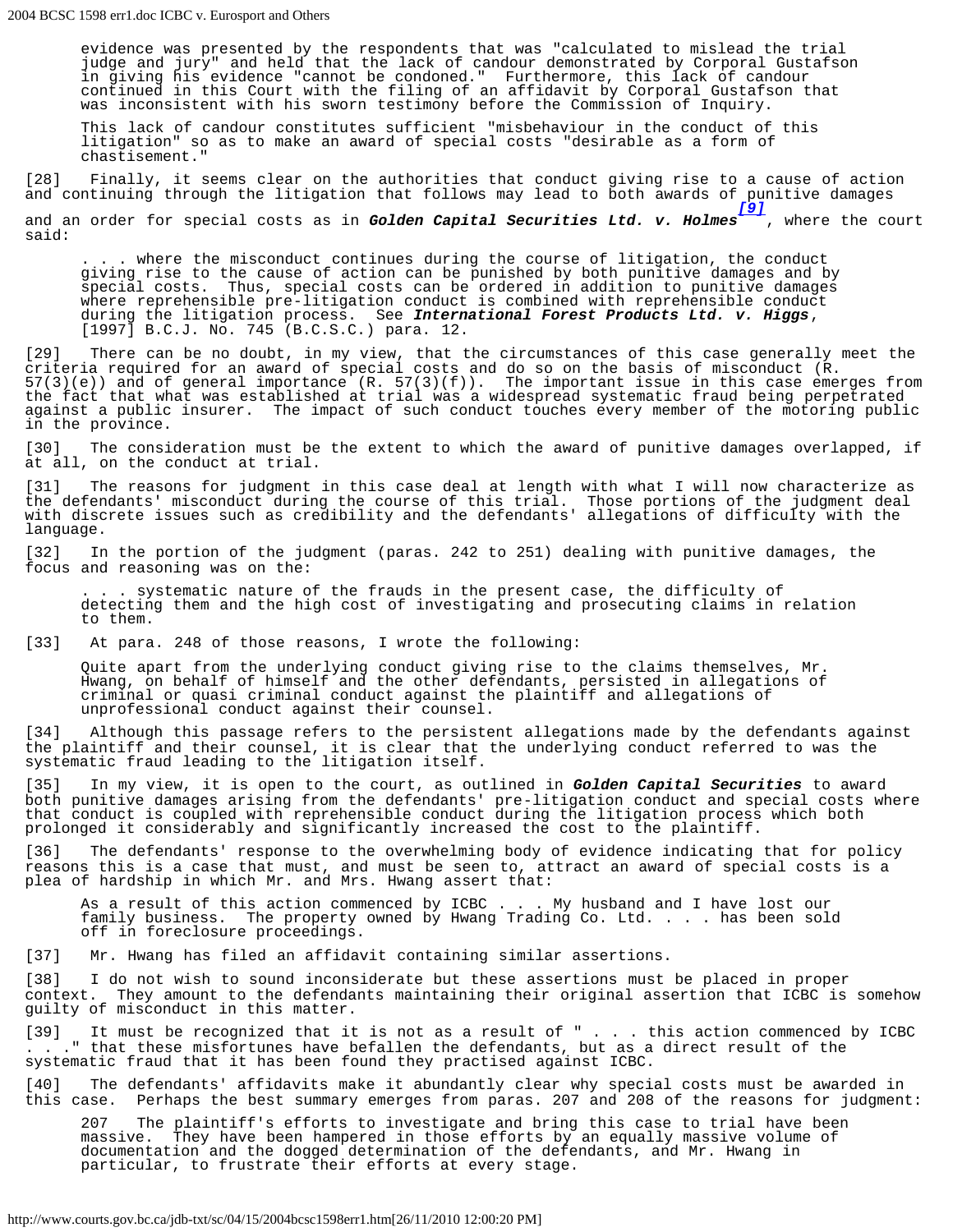208 Those efforts of the defendants included applications and actions calculated, in my view, to delay these proceedings and to make the costs of these proceedings as expensive as possible for the plaintiff. Applications in this category include, but are not restricted to, the defendants' attempt to force the plaintiff to provide them, at the plaintiff's expense, with certified daily transcripts, the application to adjourn a scheduled trial date on the basis, according to Mr. Hwang, of false representations and submissions, the attempt for force plaintiff's counsel to withdraw and the attempts to re-open this trial after it was concluded.

[41] The defendants conduct of the litigation and the trial was, in my view, reprehensible, scandalous and outrageous. In addition, much of that conduct was calculated to increase the costs of the plaintiff in pursuing its remedy. I have difficulty conceiving of a set of circumstances more compelling. The plaintiff will recover its costs against the defendants as special costs, including the costs of the present application.

#### **DOUBLE COSTS**

[42] On July 10, 2000, and again on January 31, 2001, the plaintiff, through counsel, forwarded<br>Calderbank letters containing offers to settle the present litigation. The first was forwarded Calderbank letters containing offers to settle the present litigation. to the defendants directly and the second to counsel acting for the defendants. Neither offer was accepted and in virtually every particular the offers were exceeded in the ultimate orders obtained at trial.

[43] The issue of the applicability of R. 37(23) to an award of special costs was, in my view,

<span id="page-4-8"></span>determined by Bouck J. in *Bradshaw Construction Ltd. v. Bank of Nova Scotia [\[10\]](#page-5-1)* and Burnyeat J.

<span id="page-4-9"></span>in *S.S.G. Trucking Ltd. v. Standard Building Maintenance Ltd. [\[11\]](#page-5-2)* . In para. 2 of those reasons, Burnyeat J. finds that:

Dealing with the Offer to Settle, I may depart from the provision of Double Costs if there is "very good reason" to do so: *Baart v. Kumar* (1985), 66 B.C.L.R. 61 (B.C.C.A.) but this overriding discretion should not be exercised lightly: *Sitwell v. Sitwell* (1997), 29 B.C.L.R. (3d) 61 (B.C.S.C.); *Olynyk v. Yeo* (1987), 17 B.C.L.R. (2d) 95 (B.C.S.C.); and *Y(S.) v. C.(F.G.)* (1997), 32 B.C.L.R. (3d) 235. In the case at bar, I cannot find that there is any reason, let alone a very good reason, why Double Costs should not be invoked. In fact, for the reasons set out in the part of this judgment dealing with whether Special Costs should be awarded, I am satisfied that the interests of justice require that an award of Double Costs be made. Accordingly, the plaintiff will have Double Costs from February 9, 1999 through January 24, 2000.

[44] I have read and considered both decisions. I can add little to the language of Burnyeat J. quoted above.

[45] In the case at bar, I cannot find any reason, let alone a very good reason, to depart from the intention of R. 37(23).

[46] The plaintiff will recover Special Costs throughout, from the commencement of the action to July 9, 2000. Thereafter, they will recover Double Special Costs after assessment before the Registrar.

> "W.G. Parrett, J." The Honourable Mr. Justice W.G. Parrett

December 20, 2004 – *Revised Judgment*

It has come to my attention that defence counsel's name has been misspelled on page 1 of that judgment. Counsel is G.J. Niemela.

That change is noted and applied. I apologize to counsel for the misspelling.

<span id="page-4-0"></span>[\[1\]](#page-1-0) *Anglo Canadian Shipping Co. v. P.P.W., Local 8* (1988), 27 B.C.L.R. (2d) 378; *Wendeb Properties Inc. v. Elite Management Ltd.* (1991), 53 B.C.L.R. (2d) 246; *Wilk v. Kelowna and District Boys & Girls Club*, [1997] B.C.J. No. 220.  $\sqrt{2}$ R.S.B.C. 1996, c. 79

<span id="page-4-1"></span>[\[3\]](#page-1-2)

<span id="page-4-2"></span>2003 BCSC 1175 [\[4\]](#page-2-0)

<span id="page-4-3"></span>**Skidmore v. Blackmore** (1991), 122 D.L.R. (4<sup>th</sup>) 330, [1995] 4 W.W.R. 524, 2 B.C.L.R. (3d) 201. [\[5\]](#page-2-1) (1998) 59 B.C.L.R. (3d) 349 at para. 12

<span id="page-4-5"></span><span id="page-4-4"></span>[\[6\]](#page-2-2) (1992) 12 C.P.C/ (3d) 310 at p. 328.

<span id="page-4-6"></span>[\[7\]](#page-2-3) (1993) 77 B.C.L.R. (2d) 314

<span id="page-4-7"></span>[\[8\]](#page-2-4) (1992) 74 B.C.L.R. (2d) 305

[\[9\]](#page-3-0)  $(2003)$  22 B.C.L.R.  $(4^{th})$  171 at para. 171

http://www.courts.gov.bc.ca/jdb-txt/sc/04/15/2004bcsc1598err1.htm[26/11/2010 12:00:20 PM]